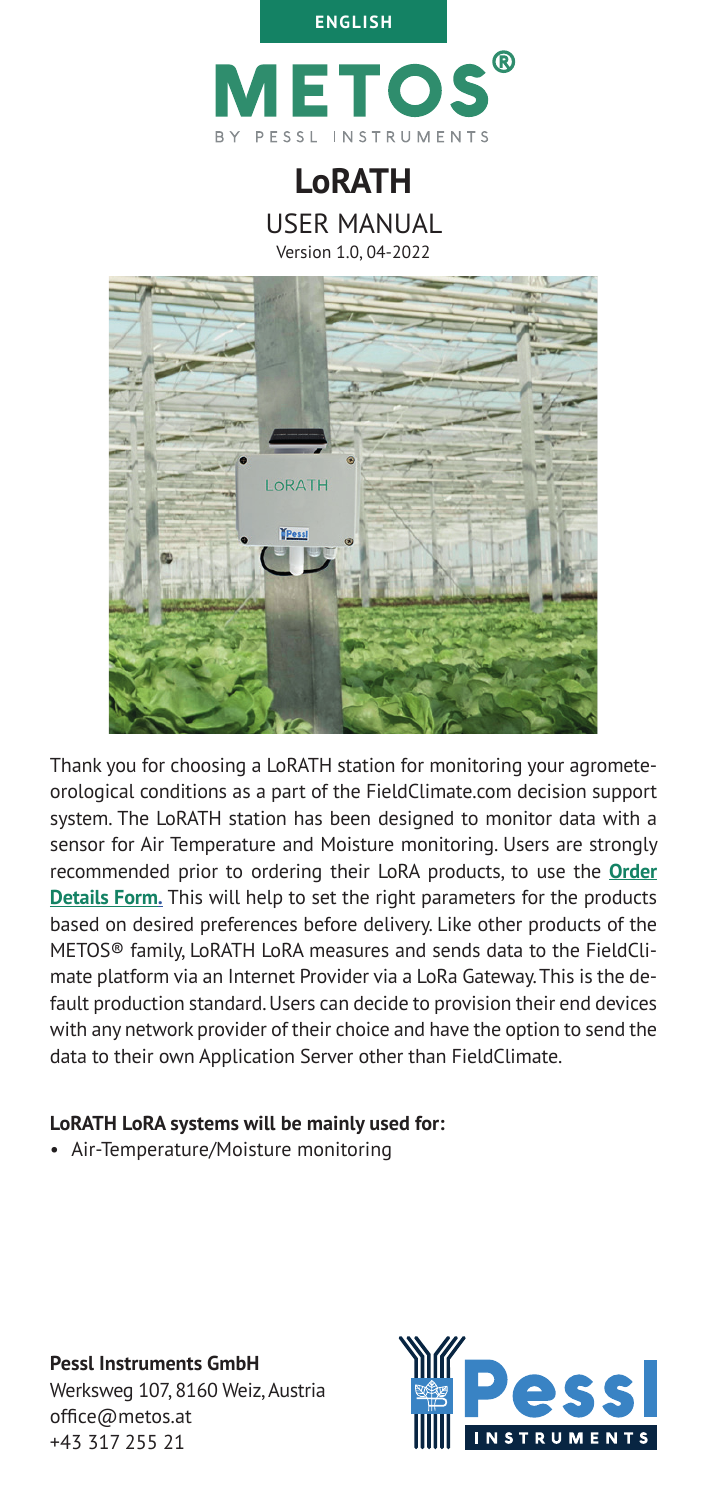### *MAIN VARIATIONS*

- **• LoRATH:** air temperature, relative humidity
- **• LoRATH Soil:** air temperature, relative humidity, WatermarkTM (water tension) and PI54-D VWC (Volumetric water content and soil temperature)

### *SUPPORTED LoRA NETWORKS:*

The LoRATH station will be equipped with the proper modem depending on geographical location of Station deployment:

### **• Modem RN2483**

The RN2483 is a fully-certified 868MHz module based on wireless LoRaWAN® technology. This Module utilises a unique spread spectrum modulation to enable long-range, low power, and high network capacity. This module is tailored for the European Union (EU) market

### **• Modem RN2903**

The RN2903 is a fully-certified 915 MHz module based on wireless LoRa® technology. Unlike the RN2483, this module is tailored for the USA, Canada, Brazil and some countries in South America and Asia.

# **YOUR LoRATH**

The LoRATH consists of the case containing the electronics, the battery and a solar panel. Coming out of the case are the air temperature and air humidity sensors. On the top of the LoRATH´s case there is a sticker with a unique serial number and the keys that grants you access to the FieldClimate platform.



*On the picture to the right: LoRATH*

# **START-UP THE LoRATH**

By default, the LoRATH station comes with a connected Supercapacitor that collects energy from the solar panel. Based on the filled Order-Details-Form, the default parameters are set and the station is already in FieldClimate.

For successful data communication, LoRaWAN® network coverage must be available at the deployment location of the LoRATH device.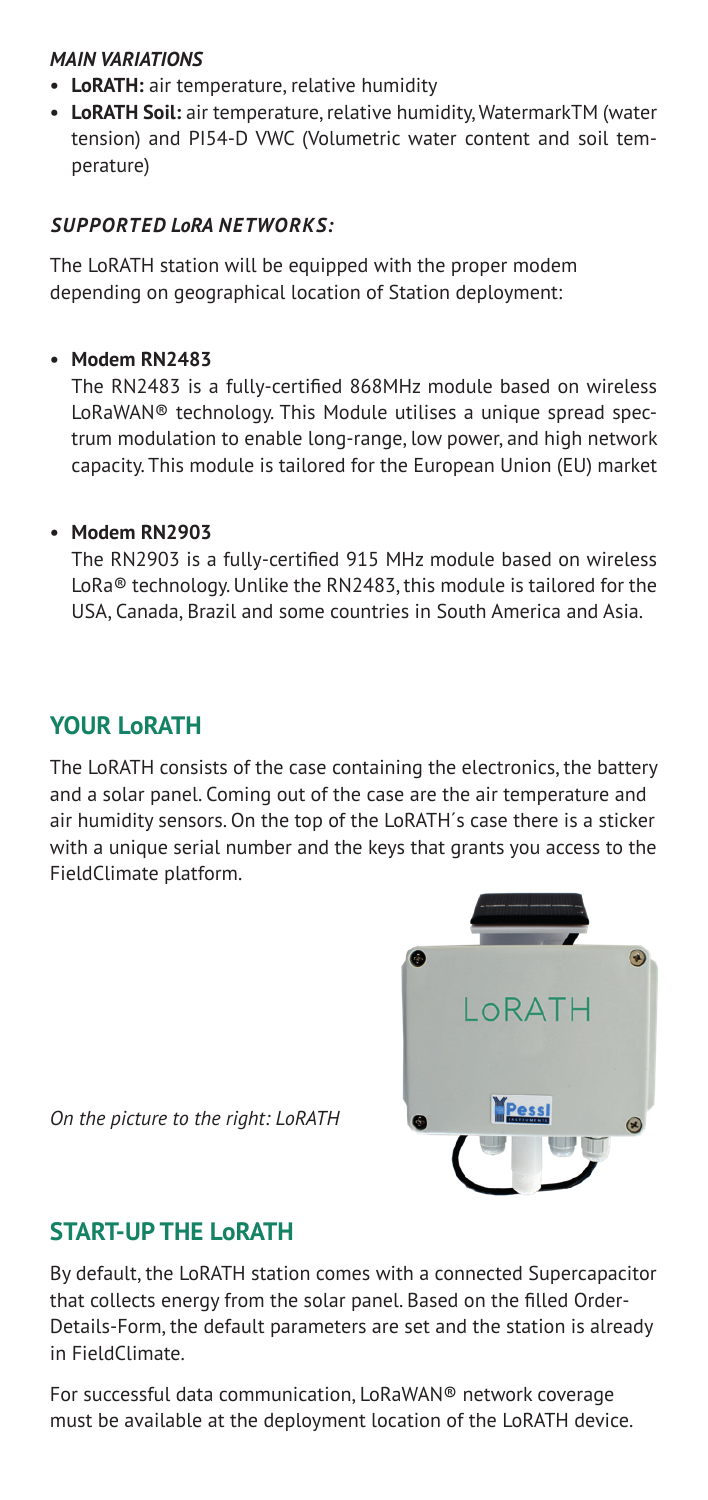This coverage came from a LoRaWAN® Provider or from the user's own LoRa® Gateway. There is no need for a SIM-Card.

In situations where fine tuning of the configuration or parameter settings are needed, the client should:

- 1. Gently opening the case (after unscrewing the 4 screws at the top)
- 2. Extract the LoRa Board from the case and connect it via a micro-USB cable to the PC using the PI- service Terminal. The user will get the service menu and modem configuration scripts.
- 3. Reinsert the board and close the cover to its final position and tighten the screws after setting of parameters.

For more detailed info visit *[metos.at/manuals](https://metos.at/manuals/)*.

## **INSTALLING YOUR LoRATH**

The LoRATH has to be fixed on a vertical pole. There is not a unique solution to attach the device to the pole. As manufacturer Pessl instruments may change the installation kit depending on the production line. Nevertheless, proper specific instructions referring to the installation kit are included when required.

## **USE YOUR LoRATH**

To start using services we provide, stations need to be registered on your FieldClimate platform account , which gives access to the data in graphs or tables. FieldClimate also provides a powerful decision support system for growing crops.

### *REGISTER AS A NEW USER ON FieldClimate.com*



1. Go to *[fieldclimate.com/](https://fieldclimate.com/auth/login?returnUrl=%2Fdashboard)* 2. Fill-in personal data 3. Activate user account by *[login](https://fieldclimate.com/auth/login?returnUrl=%2Fdashboard)* and click the button & e-mail.  $"$ +".

clicking on the activation link sent to your email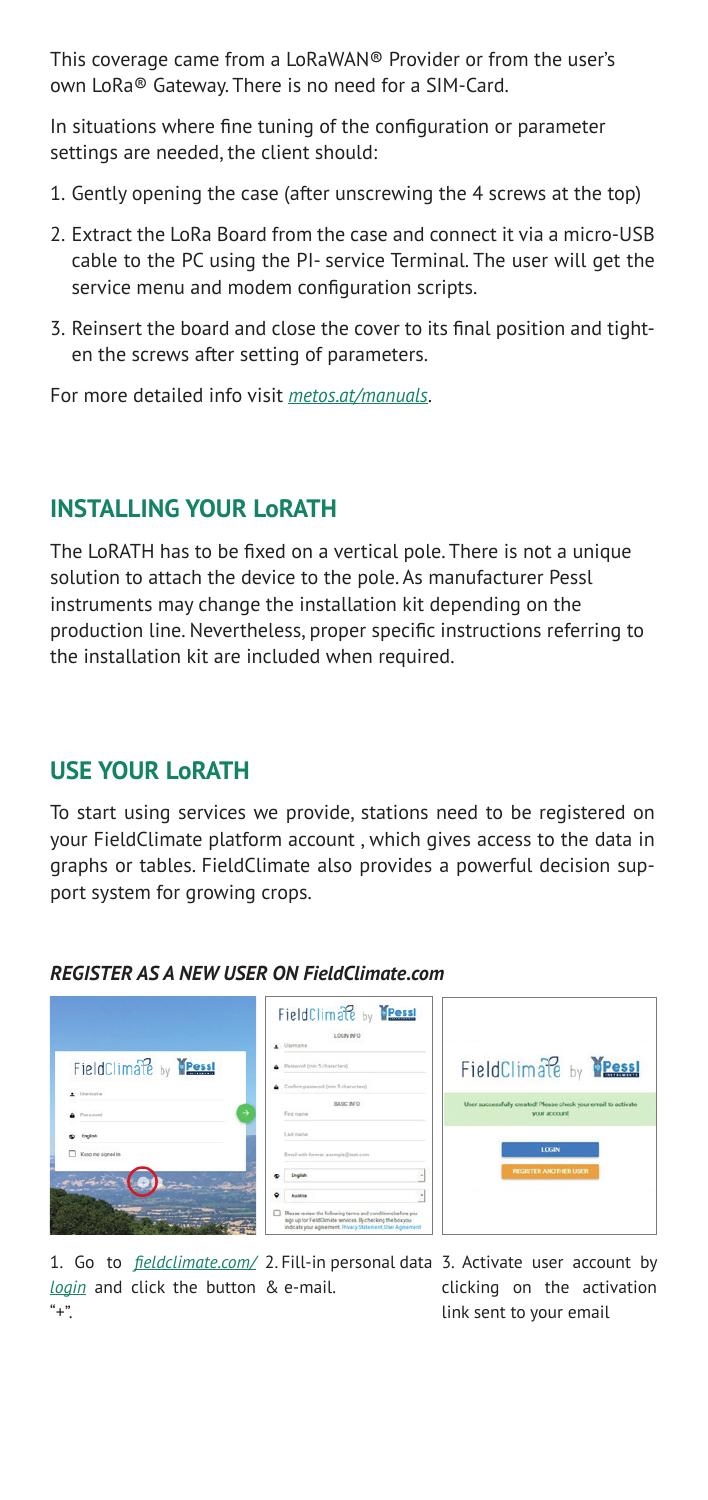### *ADD YOUR LoRATH DEVICE TO YOUR FiledClimate ACCOUNT*

- login to www.FieldClimate.com with your credentials
- click on the icon in the top right corner **User Menu > Add/Remove station**.
	- It will ask you for a Station Serial number (SN) and a station key. Now the silver sticker (in the figure) which came with your METOS® has to be used.

|        | Serial: 00000000 |
|--------|------------------|
| Key 1: | xdes7            |
|        |                  |
| Key 2: | 925am            |

- Key 1 gives you full access (admin) and enables you to change all the settings and set up the METOS® (for example data transfer interval, notification warning, etc.), with
- Key 2 the user is not allowed to change the station parameters, but can access all the weather data.

| <b>O</b> Add station | <b>•</b> Remove station                                                                                                                                                                       |
|----------------------|-----------------------------------------------------------------------------------------------------------------------------------------------------------------------------------------------|
|                      | Use the Station ID and key that came with your iMetos station to add it to your list. Use key<br>1 if you want to be able to change station configuration settings or key 2 if you want read- |
| only access.         |                                                                                                                                                                                               |
| Station ID           |                                                                                                                                                                                               |
| <b>Station key</b>   |                                                                                                                                                                                               |
| Station name         |                                                                                                                                                                                               |
|                      |                                                                                                                                                                                               |
|                      | <b>ADD STATION</b><br><b>CANCEL</b>                                                                                                                                                           |

### *DASHBOARD, STATION DATA AND SETTINGS*

In the new **Dashboard** the user can manage the fast access to the services of highest interest. On the top right corner the **station list** allows you to choose among all registered devices. On the navigation bar select the data page from your device. Data can be viewed in detailed graphs and tables. You can access the structured menu, which allows you to define time resolution and export data in a chart or table. On the left side, you can see all the sensors connected to your LoRATH.

| $\overline{\mathbf{u}}$<br>00000000<br>$\partial \mathbf{r}$<br>$\ddot{\bullet}$ | ALL SENSORS +                                                                               | All sensors<br>24 hours / hourly                                                                                                   | Station data from 2022-03-30 21:00 to 2022-03-31 21:00 |                                           |
|----------------------------------------------------------------------------------|---------------------------------------------------------------------------------------------|------------------------------------------------------------------------------------------------------------------------------------|--------------------------------------------------------|-------------------------------------------|
| $\ddot{\mathbf{z}}$                                                              | - 4 00000000<br>$\omega$<br>Air temperature, high precision [4]<br>Dew Point [7]<br>VPD [8] | 24 HOURS -<br>HOURLY +<br>ĸ<br>C REFRESH<br>$\pm$<br>ш<br>۰                                                                        | ж<br><b>M</b>                                          |                                           |
|                                                                                  | Relative humidity [5]<br>DeltaT [6]<br><b>Battery [1]</b><br>Solar Panel (2)                | $\overline{24}$<br>2022-03-30 22:00<br>Air temperature, high precision: 4.62 °C<br>$\circ$<br><b>Collor</b><br>$+12$<br>ĕ<br>$-24$ |                                                        | 00000000<br>0.75<br>0.5<br>0.25<br>[Ropt] |